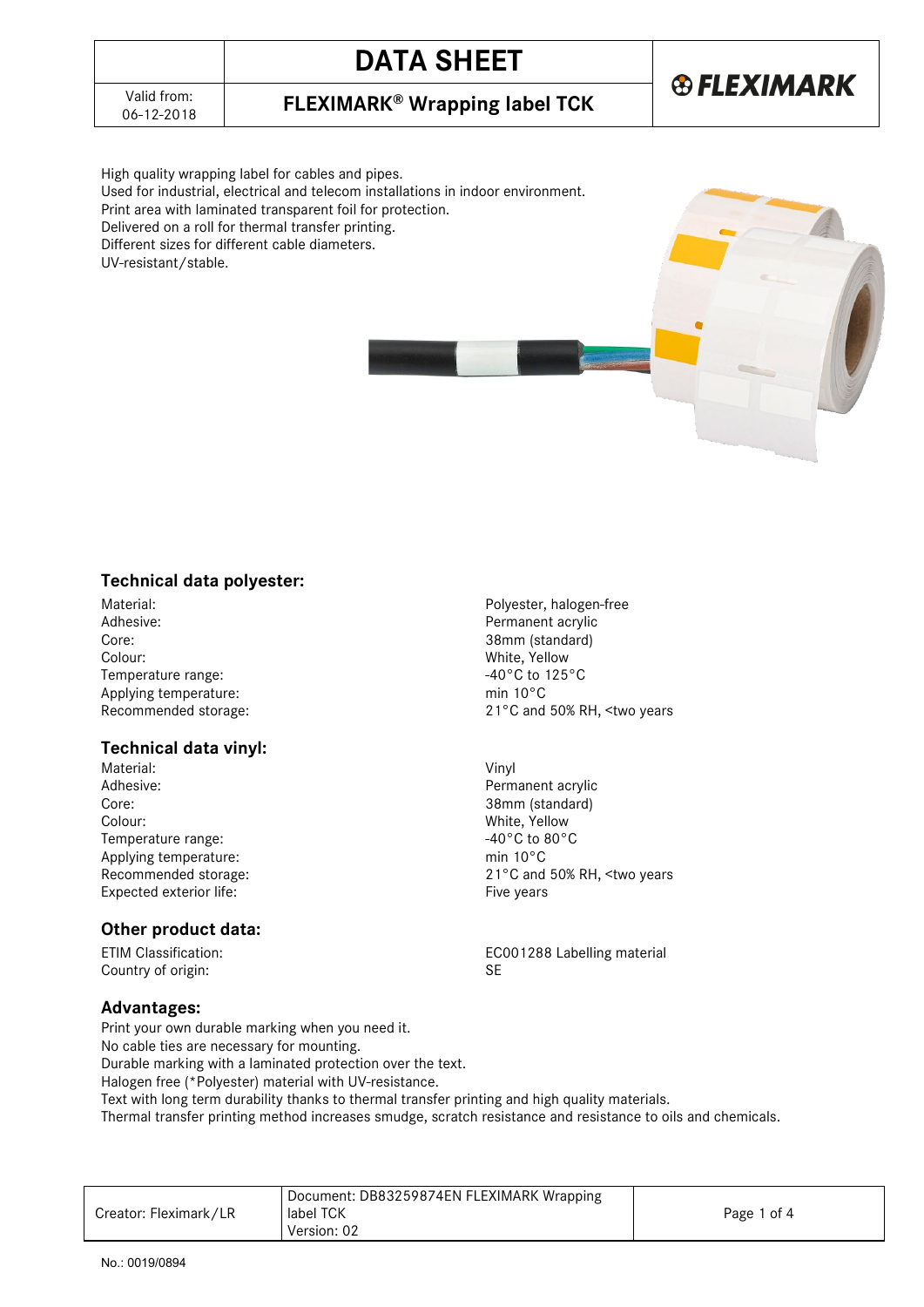



#### **Delivery:**

Wrapping label is delivered on a roll for printing with a thermal transfer printer.

#### **Mounting:**

FLEXIMARK® Wrapping label TCK is mounted directly on the cable, by wrapping the label around the cable with printing area first. At the end the transparent foil will cover the printing and protect the print against different strains.



| Creator: Fleximark/LR | Document: DB83259874EN FLEXIMARK Wrapping<br>label TCK<br>Version: 02 | Page 2 of 4 |
|-----------------------|-----------------------------------------------------------------------|-------------|
|-----------------------|-----------------------------------------------------------------------|-------------|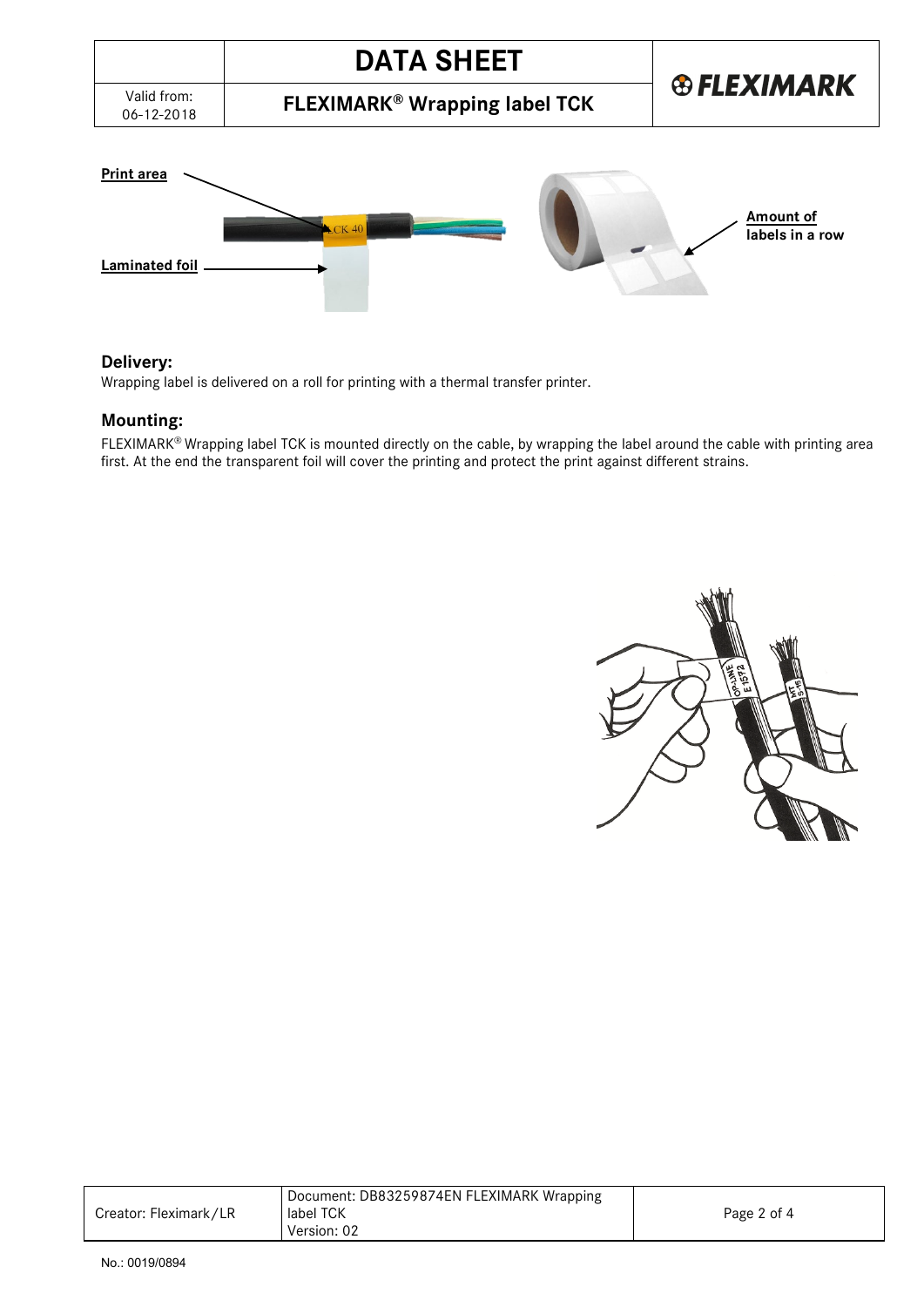# **DATA SHEET**

06-12-2018 **FLEXIMARK® Wrapping label TCK**

**®FLEXIMARK** 

### **Product data:**

| Polyester |                         |                                    |        |                            |                       |                              |                   |                       |              |
|-----------|-------------------------|------------------------------------|--------|----------------------------|-----------------------|------------------------------|-------------------|-----------------------|--------------|
| E-nr      | <b>LAPP</b><br>Part no. | <b>Article designation</b>         | Colour | For outer<br>$\sigma$ (mm) | Print<br>area<br>(mm) | Total<br><b>Size</b><br>(mm) | Content<br>(unit) | Labels<br>in a<br>row | <b>PU</b>    |
| 2942040   | 83259874                | FLEXIMARK LABEL TCK 32 25x33,5 WH  | White  | $\overline{7}$             | 25x12.7               | 25x33,5                      | 2400              | 2                     | $\mathbf{1}$ |
| 2942041   | 83259875                | FLEXIMARK LABEL TCK 35 25x55 WH    | White  | 12                         | 25x19                 | 25x55                        | 1200              | 2                     | $\mathbf{1}$ |
| 2942042   | 83259876                | FLEXIMARK LABEL TCK 40 25x94 WH    | White  | 21                         | 25x25.4               | 25x94                        | 600               | $\overline{2}$        | $\mathbf{1}$ |
| 2942043   | 83259877                | FLEXIMARK LABEL TCK 45 25x142,5 WH | White  | 36                         | 25x25.4               | 25x142,5                     | 600               | 2                     | $\mathbf{1}$ |
| 2942054   | 83259890                | FLEXIMARK LABEL TCK 48 34x93 WH    | White  | 21                         | 34x25                 | 34x93                        | 600               | 2                     | $\mathbf{1}$ |
| 2942044   | 83259878                | FLEXIMARK LABEL TCK 60 50x56 WH    | White  | 12                         | 50x19                 | 50x56                        | 600               | $\overline{2}$        | $\mathbf{1}$ |
| 2942045   | 83259879                | FLEXIMARK LABEL TCK 65 50x94 WH    | White  | 21                         | 50x25.4               | 50x94                        | 600               | $\overline{2}$        | $\mathbf{1}$ |
| 2942046   | 83259881                | FLEXIMARK LABEL TCK 70 50x142,5 WH | White  | 36                         | 50x25.4               | 50x142,5                     | 600               | $\overline{2}$        | $\mathbf{1}$ |
| 2942047   | 83259882                | FLEXIMARK LABEL TCK 32 25x33,5 YE  | Yellow | $\overline{7}$             | 25x12.7               | 25x33,5                      | 1200              | $\overline{2}$        | $\mathbf{1}$ |
| 2942048   | 83259883                | FLEXIMARK LABEL TCK 35 25x55 YE    | Yellow | 12                         | 25x19                 | 25x55                        | 1200              | $\overline{2}$        | $\mathbf{1}$ |
| 2942049   | 83259884                | FLEXIMARK LABEL TCK 40 25x94 YE    | Yellow | $\overline{21}$            | 25x25.4               | 25x94                        | 600               | $\overline{2}$        | $\mathbf{1}$ |
| 2942050   | 83259885                | FLEXIMARK LABEL TCK 45 25x142,5 YE | Yellow | 36                         | 25x25.4               | 25x142,5                     | 600               | $\overline{2}$        | $\mathbf{1}$ |
| 2942055   | 83259889                | FLEXIMARK LABEL TCK 48 34x93 YE    | Yellow | 21                         | 34x25                 | 34x93                        | 600               | $\overline{2}$        | $\mathbf{1}$ |
| 2942051   | 83259886                | FLEXIMARK LABEL TCK 60 50x56 YE    | Yellow | 12                         | 50x19                 | 50x56                        | 600               | $\overline{2}$        | $\mathbf{1}$ |
| 2942052   | 83259887                | FLEXIMARK LABEL TCK 65 50x94 YE    | Yellow | 21                         | 50x25.4               | 50x94                        | 600               | 2                     | $\mathbf{1}$ |
| 2942053   | 83259888                | FLEXIMARK LABEL TCK 70 50x142,5 YE | Yellow | 36                         | 50x25.4               | 50x142,5                     | 600               | 2                     | $\mathbf{1}$ |
| Vinyl     |                         |                                    |        |                            |                       |                              |                   |                       |              |
|           | 83259810                | FLEXIMARK TCK 20 Vinyl 13x20 WH    | White  | $\overline{4}$             | 13x9                  | 13x20                        | 2400              | $\overline{4}$        | $\mathbf{1}$ |
|           | 83259811                | FLEXIMARK TCK 32 Vinyl 25x33.5 WH  | White  | $\overline{7}$             | 25x12.7               | 25x33,5                      | 1200              | $\overline{2}$        | $\mathbf{1}$ |
|           | 83259812                | FLEXIMARK TCK 35 Vinyl 25x55 WH    | White  | 12                         | 25x19                 | 25x55                        | 1200              | $\overline{2}$        | $\mathbf{1}$ |
|           | 83259813                | FLEXIMARK TCK 40 Vinyl 25x94 WH    | White  | 21                         | 25x25.4               | 25x94                        | 600               | 2                     | $\mathbf{1}$ |
|           | 83259814                | FLEXIMARK TCK 45 Vinyl 25x142.5 WH | White  | 36                         | 25x25.4               | 25x142,5                     | 600               | 2                     | $\mathbf{1}$ |
|           | 83259815                | FLEXIMARK TCK 48 Vinyl 34x93 WH    | White  | 21                         | 34x25                 | 34x93                        | 600               | $\overline{2}$        | $\mathbf{1}$ |
|           | 83259816                | FLEXIMARK TCK 60 Vinyl 50x56 WH    | White  | 12                         | 50x19                 | 50x56                        | 600               | $\overline{2}$        | $\mathbf{1}$ |
|           | 83259817                | FLEXIMARK TCK 65 Vinyl 50x94WH     | White  | 21                         | 50x25.4               | 50x94                        | 600               | $\overline{2}$        | $\mathbf{1}$ |
|           | 83259818                | FLEXIMARK TCK 70 Vinyl 50x142.5 WH | White  | 36                         | 50x25.4               | 50x142,5                     | 600               | $\overline{2}$        | $\mathbf{1}$ |
|           | 83259819                | FLEXIMARK TCK 20 Vinyl 13x20 YE    | Yellow | $\overline{4}$             | 13x9                  | 13x20                        | 2400              | $\overline{4}$        | $\mathbf{1}$ |
|           | 83259820                | FLEXIMARK TCK 32 Vinyl 25x33.5 YE  | Yellow | $\overline{7}$             | 25x12.7               | 25x33,5                      | 1200              | 2                     | $\mathbf{1}$ |
|           | 83259821                | FLEXIMARK TCK 35 Vinyl 25x55 YE    | Yellow | 12                         | 25x19                 | 25x55                        | 1200              | 2                     | $\mathbf{1}$ |
|           | 83259822                | FLEXIMARK TCK 40 Vinyl 25x94 YE    | Yellow | 21                         | 25x25.4               | 25x94                        | 600               | $\overline{2}$        | $\mathbf{1}$ |
|           | 83259823                | FLEXIMARK TCK 45 Vinyl 25x142.5 YE | Yellow | 36                         | 25x25.4               | 25x142,5                     | 600               | $\overline{2}$        | $\mathbf{1}$ |
|           | 83259824                | FLEXIMARK TCK 48 Vinyl 34x93 YE    | Yellow | 21                         | 34x25                 | 34x93                        | 600               | $\overline{2}$        | $\mathbf{1}$ |
|           | 83259825                | FLEXIMARK TCK 60 Vinyl 50x56 YE    | Yellow | 12                         | 50x19                 | 50x56                        | 600               | $\overline{2}$        | $\mathbf{1}$ |
|           | 83259826                | FLEXIMARK TCK 65 Vinyl 50x94YE     | Yellow | 21                         | 50x25.4               | 50x94                        | 600               | 2                     | $\mathbf{1}$ |
|           | 83259827                | FLEXIMARK TCK 70 Vinyl 50x142.5 YE | Yellow | 36                         | 50x25.4               | 50x142,5                     | 600               | $\overline{2}$        | $\mathbf{1}$ |

| Creator: Fleximark/LR | Document: DB83259874EN FLEXIMARK Wrapping<br>label TCK<br>Version: 02 | Page 3 of 4 |
|-----------------------|-----------------------------------------------------------------------|-------------|
|                       |                                                                       |             |